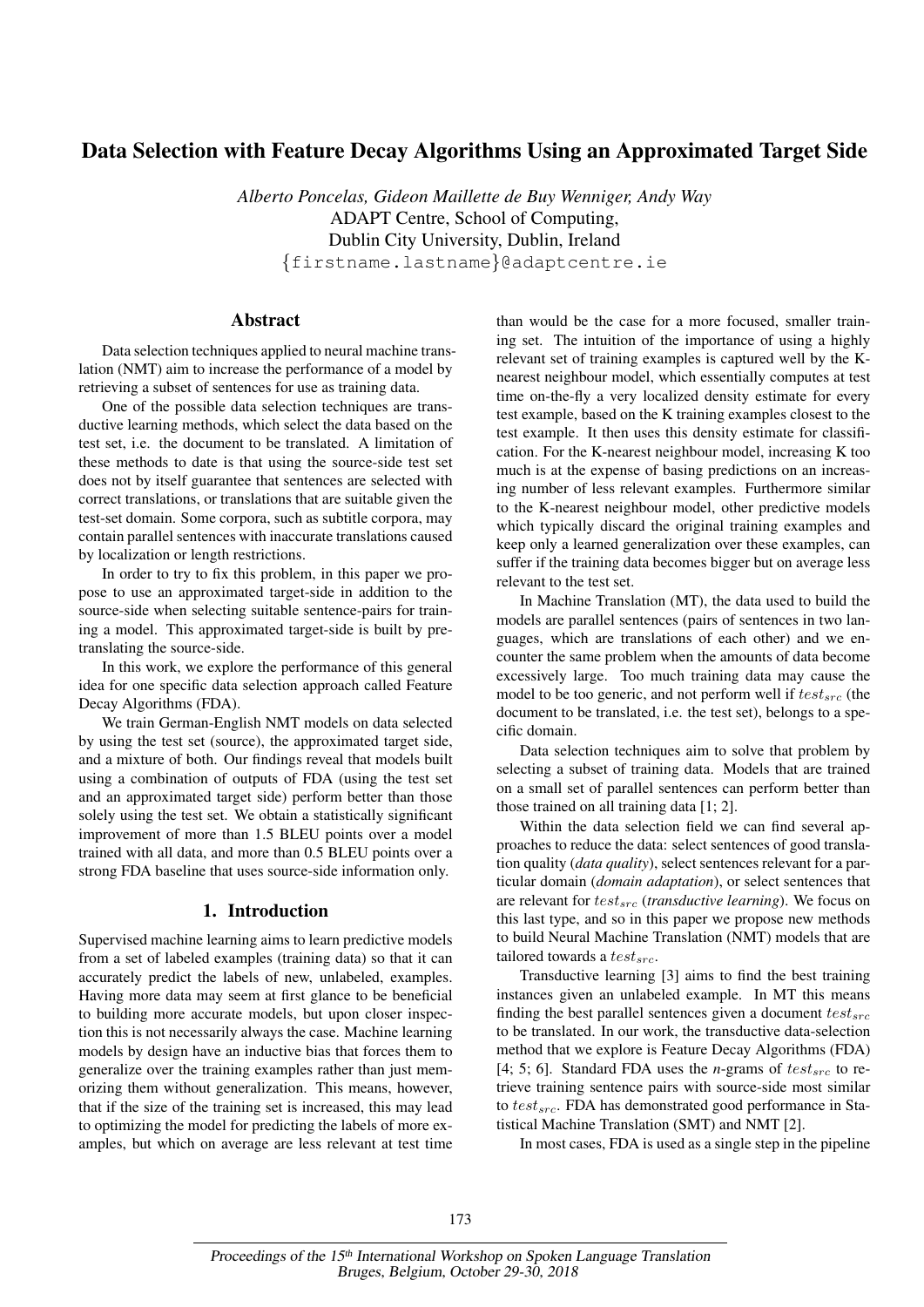of building a model, using  $test_{src}$  to extract a subset of parallel sentences. In this paper, we propose a different configuration of use of FDA for building NMT models (see left side of Figure 1). In particular, we propose executing FDA not only using the  $test_{src}$  (source-side language), as is common, but additionally on a pre-translated test set (approximated target-side). In order to avoid confusion, in this work we use  $test_{src}$  to indicate the test set (in the source-side language) and  $test_{trg}$  to indicate the pre-translation of the test set (in the target-side language). The outputs of these two executions can be combined into one training set to build a model that produces better translations than models built using FDA having only  $test_{src}$  as input.

Considering both the source side and target side of the parallel sentences as selection criteria is especially useful when using a corpus that includes sentences from subtitles in different languages. There are particular problems concerning parallel sentences comprising subtitles. For example, both sentences in the source and target side are limited to be displayed in the same time window (assuming they are synchronized). As the length of the same sentences in different languages can be different, this may causes the longest one to be rephrased, split in two, or have words omitted so it meets the time requirement.

In our work we use an approximated, synthetic targetside using a technique we call pre-translation. One way to look at this is as a form of synthetic-data generation. As such it is somewhat reminiscent of synthetic source-data generation using a target-to-source translation model, a technique known as back-translation introduced by Sennrich et al.(2016) [7].

#### 2. Related Work

Data selection techniques aim to select a subset of data such that the models trained on that subset perform better. There are multiple approaches to achieve those improvements, such as domain adaptation or noise reduction approaches [8].

Methods based on domain adaptation include the work of Moore and Lewis (2010) [9], who propose to use language models (LM) to select data. An LM is a distribution over sequences of words in a monolingual text, and is often used by SMT systems to model the fluency of the outputs. Given a string s and a language model  $LM_d$ ,  $H_d(s)$  is the entropy of the distribution of s according to  $LM_d$ .

Moore and Lewis build an in-domain language model  $LM_I$  and an out-of-domain language model  $LM_O$ , and determine how likely each sentence  $s$  is to be in-domain by computing the entropy difference  $[H_I(s) - H_O(s)]$ . Axelrod et al. (2011) [10] extend the method by using LMs in both the source-side and target-side languages, defining the bilingual cross-entropy difference.

Another method, proposed by van der Wees et al. (2017) [1], is to gradually remove out-of-domain sentences each  $\eta$ epochs when training the NMT model.

In our work, we select data that is similar to  $test_{src}$  (and

so, more relevant for use as training data). Previous research on selecting data considering the test set includes the work of Li et. al. (2018) [11] where they fine-tune a pre-built NMT model using training data selected based on  $test_{src}$ . They use similarity measures, such as Levenshtein distance [12] or the cosine similarity of the average of the word embeddings, [13].

The method that we use to select data is FDA [4; 5; 6], which has already proven to be useful in SMT [14; 15; 16] and NMT [2]. Selecting a small subset of sentences from a parallel corpus using FDA is enough to train SMT systems that perform better than systems trained using the whole parallel corpus.

FDA takes as input a set of parallel sentences  $U$  and a seed (generally the  $test_{src}$ ). Given U and the seed, FDA retrieves an ordered sequence of sentences L from U. Sentences are ordered based on the amount of *n*-grams they share with the seed, with more shared *n*-grams meaning higher preference, while also considering the variability of the *n*grams in the selected sentences.

The algorithm initializes  $L$  as a void sequence and iteratively selects one sentence  $s \in U - L$  and appends it to L. The sentence  $s$  to select at each step is the one most relevant to  $test_{src}$ , based on the number of *n*-grams that *s* shares with the  $test_{src}$ . The score of the relevance is computed as in (1):

$$
score(s) = \frac{\sum_{f \in F_s} 0.5^{C_L(f)}}{\text{# words in s}}
$$
(1)

where  $F_s$  is the set of *n*-grams present in s and  $test_{src}$  (by default the order of the *n*-grams ranges from 1 to 3).  $C_L(f)$ is the count of the  $n$ -gram  $f$  in the sequence  $L$  of selected sentences. Including  $C_L(f)$  in the computation of the score causes the algorithm to penalize *n*-grams that have been selected several times, and hence favouring the selection of sentences that contain new *n*-grams.

### 3. Using an Approximated Test Target-side

FDA uses  $test_{src}$  as seed to retrieve a subset from a set of parallel sentences. In order to retrieve the sentences it scores the *n*-grams of  $test_{src}$  (source-side language). We show the pipeline of usage of FDA on the left side of Figure 1. Here, the files  $test_{src}$  and *parallel text* are used as input, and FDA retrieves a subset of the sentences to be used for building a model that is adapted to  $test_{src}$ .

We propose to use both the test source-side  $test_{src}$  and the approximated test target-side  $test_{trg}$  as features in FDA, when selecting the set of sentences from the parallel text.

We show the pipeline of our approach on the right side of Figure 1. First,  $test_{src}$  is translated (*translate* step). Then, using FDA, we select a subset of parallel sentences given: (a)  $test_{src}$  as seed ( $FDA_{src}$ ), and (b)  $test_{trq}$  as seed ( $FDA_{trq}$ ). These two sets can be combined into one set which serves as training data to build an MT model.

In the following subsections we explain in more detail two issues that are yet unanswered in the pipeline : (1) how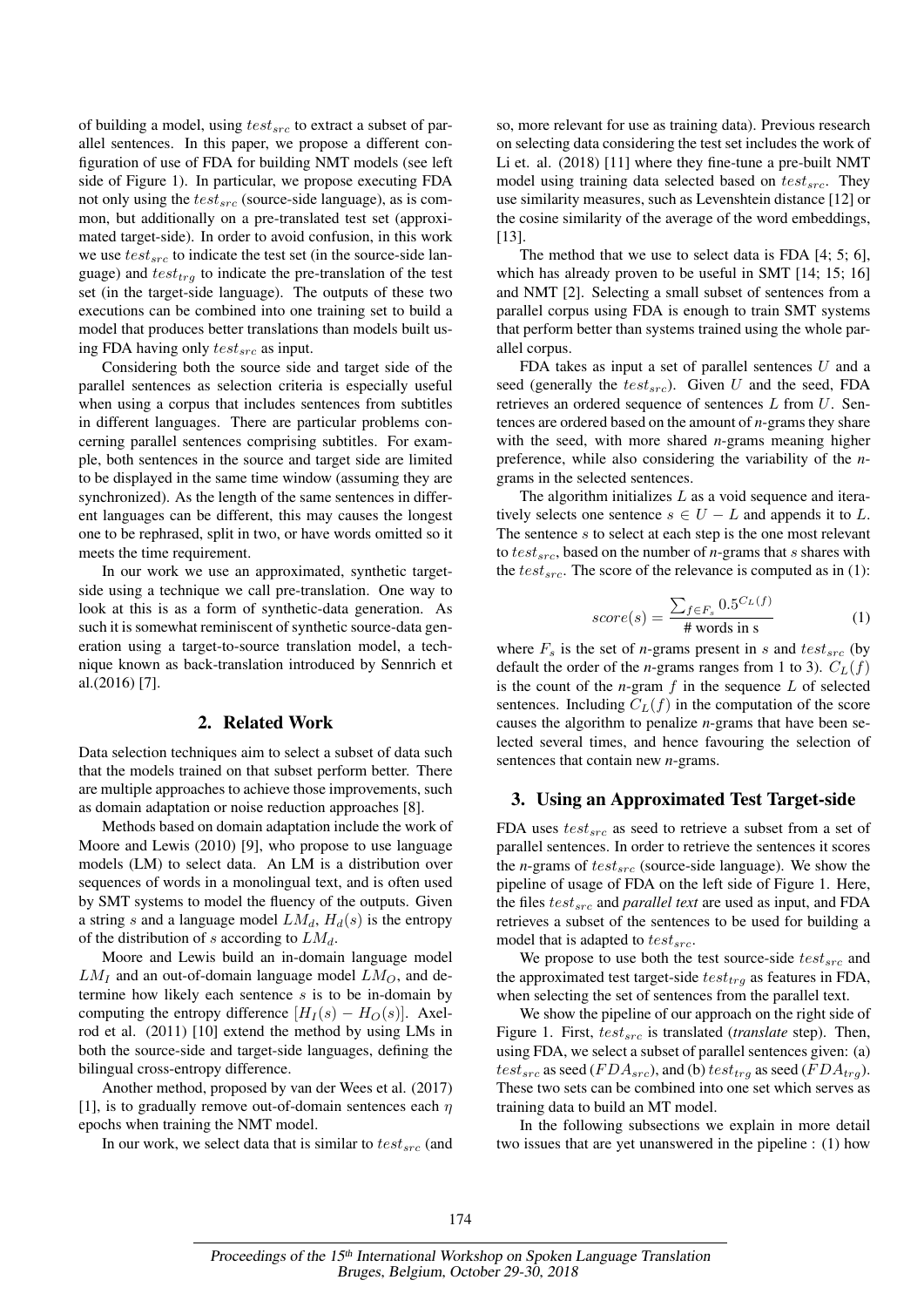

Figure 1: Pipeline of the traditional usage of FDA (left) and pipeline of our proposal, using the target-side (right).

to build  $test_{trg}$  (addressed in Section 3.1), and (2) how to combine the outputs of FDA (addressed in Section 3.2).

#### 3.1. Pre-Translation of  $test_{src}$

The first step in our approach consists of building  $test_{tra}$ (*translate* step on the right side of Figure 1) so it can be used as the seed to extract parallel sentences using the target side. In order to perform this pre-translation we need to build a model, which we refer to as the *initial model*.

There are several approaches to build the *initial model*, such as using SMT or NMT. These models can be trained using the full training data or subsets (such as randomly sampled, selected according to a particular domain, etc.). In this work we use an NMT model built with the full training data.

#### 3.2. Combining FDA outputs

In order to combine the sentences of  $FDA_{src}$  and  $FDA_{trg}$ into one training set of N sentences, various strategies are possible such as retrieving the intersection or the union of sentences. In this work we explore the strategy of concatenating both outputs (allowing the repetition of sentences) and propose as future work alternative methods for merging both parallel datasets.

The outputs of  $FDA_{src}$  and  $FDA_{trg}$  can be seen as an ordered sequence of sentences as in equation (2) and equation (3):

$$
FDA_{src} = (s_1^{(src)}, s_2^{(src)}, s_3^{(src)}, \dots s_N^{(src)})
$$
 (2)

$$
FDA_{trg} = (s_1^{(trg)}, s_2^{(trg)}, s_3^{(trg)}, \dots s_N^{(trg)})
$$
(3)

In order to obtain a training set that combines the outputs of  $FDA_{src}$  and  $FDA_{trg}$ , we concatenate the top sentences of each subset to obtain a new list of sentences of size  $N$ , as in equation (4)

$$
FDA = (s_1^{(src)}, \dots s_{N*\alpha}^{(src)}, s_1^{(trg)}, \dots s_{N*(1-\alpha)}^{(trg)})
$$
(4)

where  $0 \le \alpha \le 1$  indicates the proportion of sentences that are selected from  $FDA_{src}$  and  $FDA_{trq}$ .

Note that some of the sentences may be replicated; it may happen that  $s_i^{(src)} = s_j^{(trg)}$ , i.e. those that have been retrieved by both executions FDA. In this work we decided to keep the duplicates as it may be beneficial to oversample those sentences in which there is an agreement of both executions of FDA. However, we propose as future work to investigate the effect of removing those duplicate sentences.

The core of our approach is combining the outputs of the two executions of FDA (using the test and translated sets). Given the concatenation method presented in this section, the outputs can be classified as one of the three options:

- Source-side only: use only the output of  $FDA_{src}$  for building the model. It is the configuration where  $\alpha = 1$ in Equation (4), which is equivalent to the traditional procedure of using FDA (left side of Figure 1, so we use this approach as the baseline.
- Target-side only: use the output of  $FDA_{tra}$  for building the model, which is the configuration where  $\alpha = 0$ in Equation (4).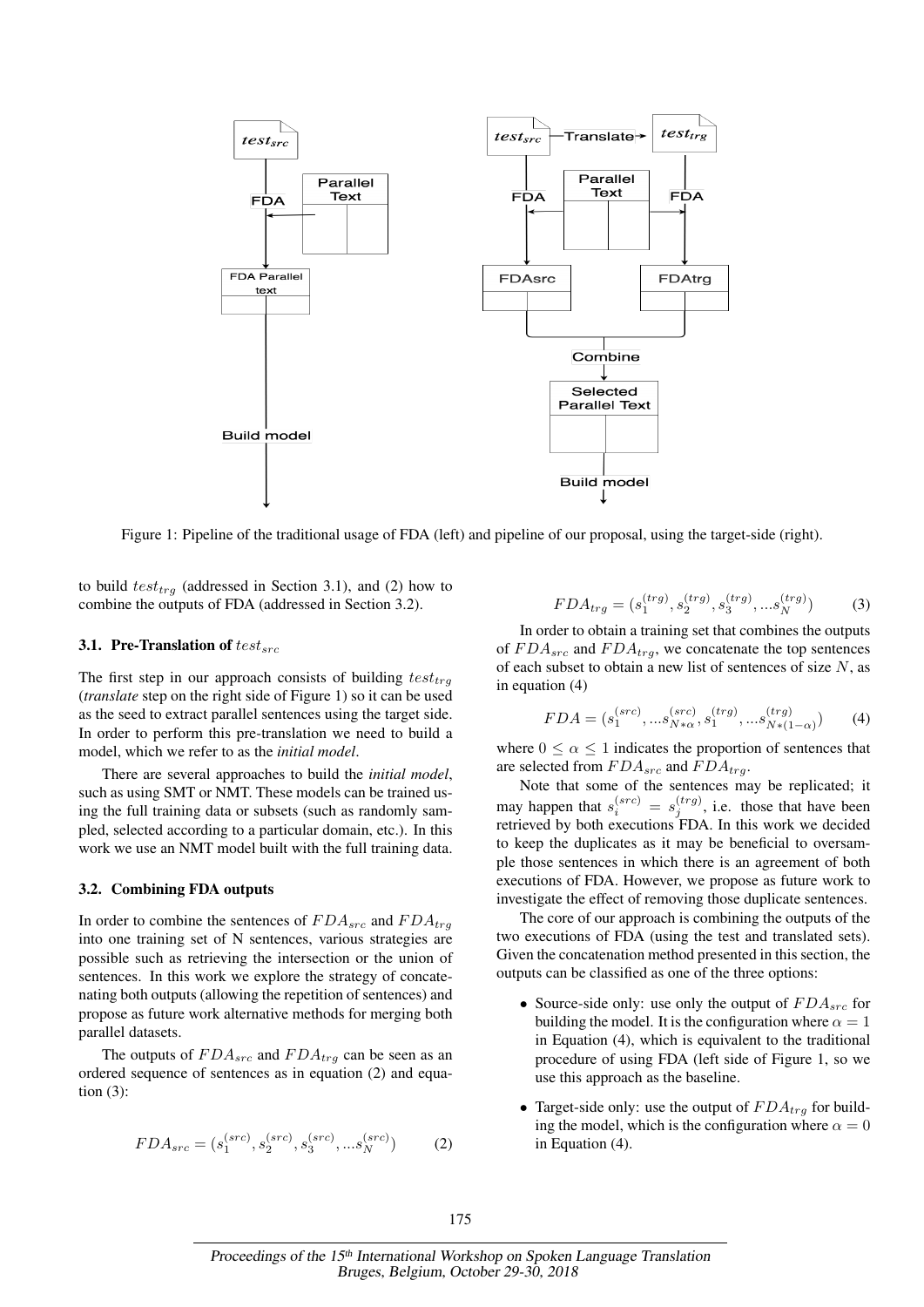• Source-and-target-side: combine  $FDA_{src}$  and  $FDA_{tra}$ . This is the configuration where different values of  $\alpha$  in equation (4) are set. In our work we explore the values  $\alpha = 0.25$ ,  $\alpha = 0.50$  and  $\alpha = 0.75$ .

# 4. Experiments

### 4.1. Experimental Settings

We experiment with models for German-to-English direction. The parallel data used for the experiments is the training data provided in the WMT 2015 [17] (4.5M sentence pairs, 225M words). The dev set of the NMT models (both the initial model and those trained using the selected datasets) are 5K randomly sampled sentences from development sets from previous years. All the models presented here are evaluated using the same test set which comprises documents provided in WMT 2015 translation task as  $test_{src}$ .

In order to build the NMT models we use OpenNMT-py, which is the Pytorch port of OpenNMT [18]. All the NMT models we build use the same settings (we only change the training data used to build them). The value parameters are the default ones of OpenNMT-py (i.e. 2-layer LSTM with 500 hidden units, vocabulary size of 50000 words for each language). All the models are executed for 13 Epochs.

In the experiments we build models with the data selected by using  $FDA_{src}$  and  $FDA_{trg}$ . We explore selecting different sizes of selected data: 500K, 1M and 2M sentence pairs.

### 5. Results

|               | baseline |
|---------------|----------|
| <b>BLEU</b>   | 0.2474   |
| <b>TER</b>    | 0.5525   |
| <b>METEOR</b> | 0.2798   |
| CHRF3         | 48.9473  |

Table 1: Results of the model trained with all available training data; also the no-FDA baseline.

First, we show in Table 1 the quality of the pre-translated  $test_{trq}$ . This has been produced by the *initial model*, an NMT model trained with all training data. This result also serves as a no-FDA baseline to asses the benefit of using FDA in general with.

The evaluation metrics presented in Table 1 give an estimation of the similarity between the model output and a human-translated reference. The evaluation metrics we use are: BLEU [19], TER [20], METEOR [21] and CHRF [22].

The results of the models are shown in Table 2. The columns show the different configurations used to build the set of selected sentences (i.e. the value of  $\alpha$  in equation (4) used). This means that the column  $\alpha = 0.75$  shows the results of the model trained with the sentences from the top-750K sentences of  $FDA_{src}$  and the top-250K sentences of  $FDA_{trq}$ .

First, one may wonder whether FDA data selection is at all helpful? Comparing the scores in Table 2 to the baseline system trained on all data in Table 1, we see that all FDA systems outperform it, with the best one obtaining more than 1.5 BLEU points improvement (a relative improvement of 6%).

We have marked in bold the scores that outperform the second baseline: FDA applied using  $test_{src}$  only (i.e the configuration using  $FDA_{src}$  and  $\alpha = 1$ ), as proposed in [2], and computed the statistical significance (marked with an asterisk) with multeval [23] for BLEU, TER and METEOR when compared to the baseline at level p=0.01 using bootstrap resampling [24].

#### 5.1. Ratio of data obtained using source and target side

Intuitively, models built using the data selected based on  $test_{trg}$ might perform worse than using  $test_{src}$  only.  $test_{trg}$  may contain errors produced by the machine-generated text, so an algorithm that bases the decision on that text may not select the best sentences. Indeed, this can be seen in the column  $\alpha = 0$  of Table 2, where most of the scores are worse than those in column  $\alpha = 1$ .

On the other hand, using only  $test_{src}$  as a selection criterion also has its limitations. While it guarantees the selected source sentences to be similar to  $test_{src}$ , it does not provide any information about the target side of the selected sentences. Therefore, it may still select sentences with targetside translations that are wrong or not suitable given the domain of the test-set, thereby hurting the final translation accuracy.

Using training data containing parallel sentences that are not an accurate translation of each other is a problem that can be encountered when using parallel sentences obtained from subtitles. Often, translation of subtitles needs to be adapted to meet length requirements (due to the restriction of time it is displayed on screen). We present some examples of sentences that are not accurately translated in Table 3.

We find that selecting sentences based both on  $test_{src}$ and on  $test_{trq}$  works better than using one selection criterion alone. Thus, using an approximated target side, even if imperfect, can help. The best performance is obtained using configurations that combine outputs of  $FDA_{src}$  and  $FDA_{trg}$  ( $\alpha = 0.75$ ,  $\alpha = 0.50$  and  $\alpha = 0.25$  columns).

The best results are obtained for  $\alpha = 0.75$  using 1 million sentences for selection. This setting improves 1.53 BLEU points over the no-FDA baseline (model trained with all data) and 0.67 BLEU points over the baseline that uses only the source side for selection in FDA.

In Table 3 we show examples of sentences that are exclusive outputs of  $FDA_{src}$  or  $FDA_{trg}$ . These examples give an indication about how including the output of  $FDA<sub>tra</sub>$  can benefit (or hurt) the quality of the selected data.

In the first row we see that the sentence "nun gibt es kein Zurück mehr ." has been selected by  $FDA_{src}$  as it matches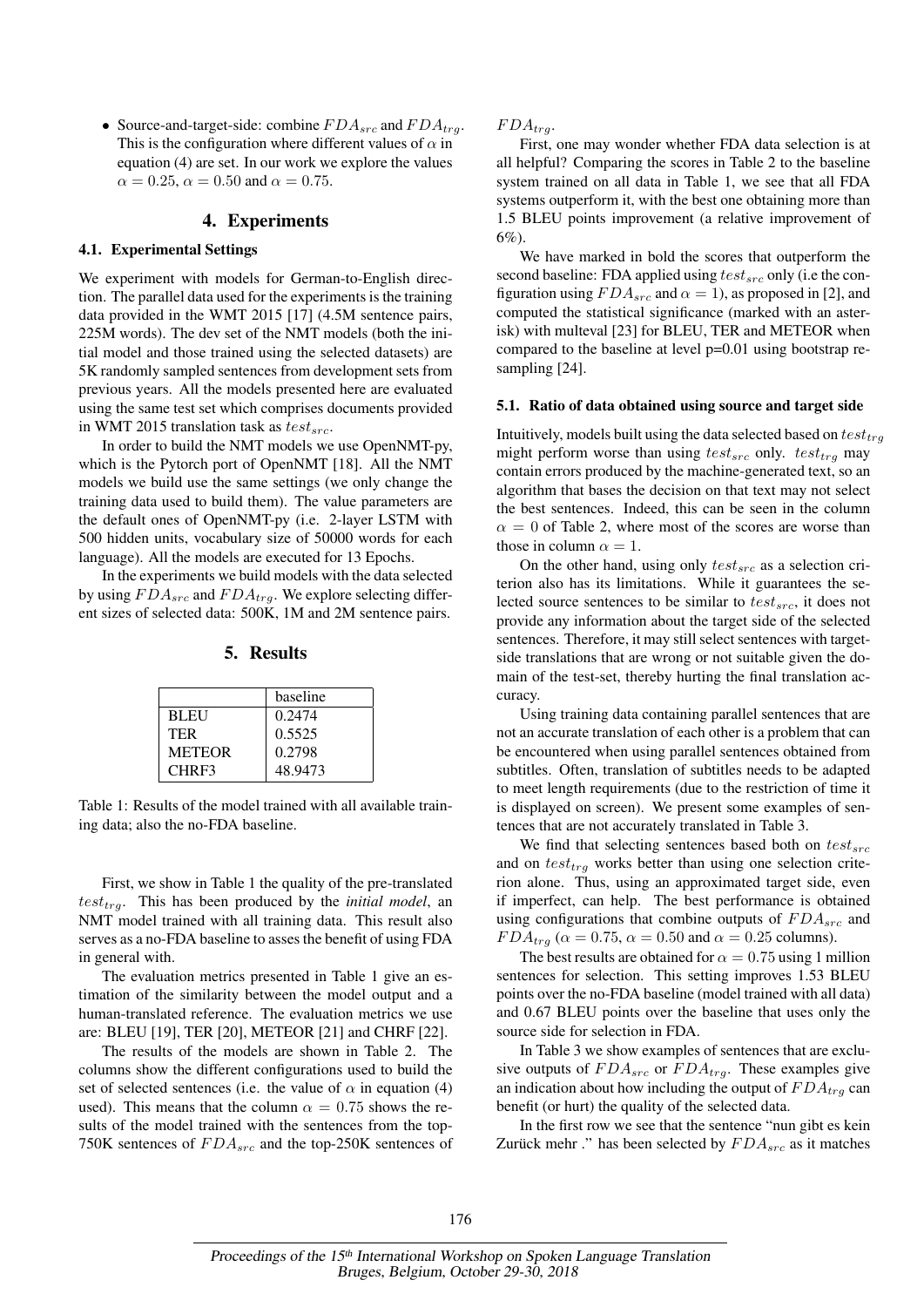|               |               | $\alpha=1$ | $\alpha = 0.75$ | $\alpha = 0.50$ | $\alpha = 0.25$ | $\alpha=0$ |
|---------------|---------------|------------|-----------------|-----------------|-----------------|------------|
| lines<br>500K | <b>BLEU</b>   | 0.2517     | 0.2542          | 0.2543          | 0.2534          | 0.2441     |
|               | <b>TER</b>    | 0.5601     | $0.5521*$       | 0.5563          | 0.5544          | 0.5628     |
|               | <b>METEOR</b> | 0.2886     | 0.2895          | 0.2882          | 0.2888          | 0.2789     |
|               | CHRF3         | 49.8314    | 50.0915         | 49.8898         | 49.9074         | 48.7796    |
| IM lines      | <b>BLEU</b>   | 0.256      | $0.2627*$       | 0.2595          | $0.2600*$       | 0.2496     |
|               | <b>TER</b>    | 0.5497     | $0.5455*$       | 0.5462          | $0.5493*$       | 0.5534     |
|               | <b>METEOR</b> | 0.2886     | $0.2920*$       | $0.2921*$       | $0.2918*$       | 0.2833     |
|               | CHRF3         | 50.0932    | 50.6273         | 50.5226         | 50.5682         | 49.5192    |
| 2M lines      | <b>BLEU</b>   | 0.2585     | 0.2610          | 0.2580          | 0.2614          | 0.2547     |
|               | <b>TER</b>    | 0.5454     | 0.5429          | 0.5465          | 0.5437          | 0.5496     |
|               | <b>METEOR</b> | 0.2894     | $0.2923*$       | 0.2903          | $0.2927*$       | 0.2852     |
|               | CHRF3         | 50.095     | 50.5582         | 50.2431         | 50.5487         | 49.7838    |

Table 2: Results of the models using different sizes of  $FDA_{src}$  and  $FDA_{trg}$ .

| German                                              | English                                           | pos         | pos         |
|-----------------------------------------------------|---------------------------------------------------|-------------|-------------|
|                                                     |                                                   | $FDA_{src}$ | $FDA_{trq}$ |
| nun gibt es kein Zurück mehr.                       | there is no going back now.                       | 12          |             |
| diese Zahl ist mehr als doppelt so viel, als vor 10 | famous pieces from the 19th century include those | 50          |             |
| Jahren.                                             | by Delacroix, Gauguin, Monet, Renoir and          |             |             |
|                                                     | Corot.                                            |             |             |
| diese Aufzählung ließe sich beliebig fortführen.    | and I could continue.                             |             | -63         |
| bitte beachten Sie, dass Sie sich registrieren      | all data can be downloaded free of charge.        |             | 92          |
| lassen müssen, um einen Zugang zu den detail-       |                                                   |             |             |
| lierten Außenhandelsdaten zu erhalten.              |                                                   |             |             |

Table 3: Examples of sentences retrieved by  $FDA_{src}$  and  $FDA_{trg}$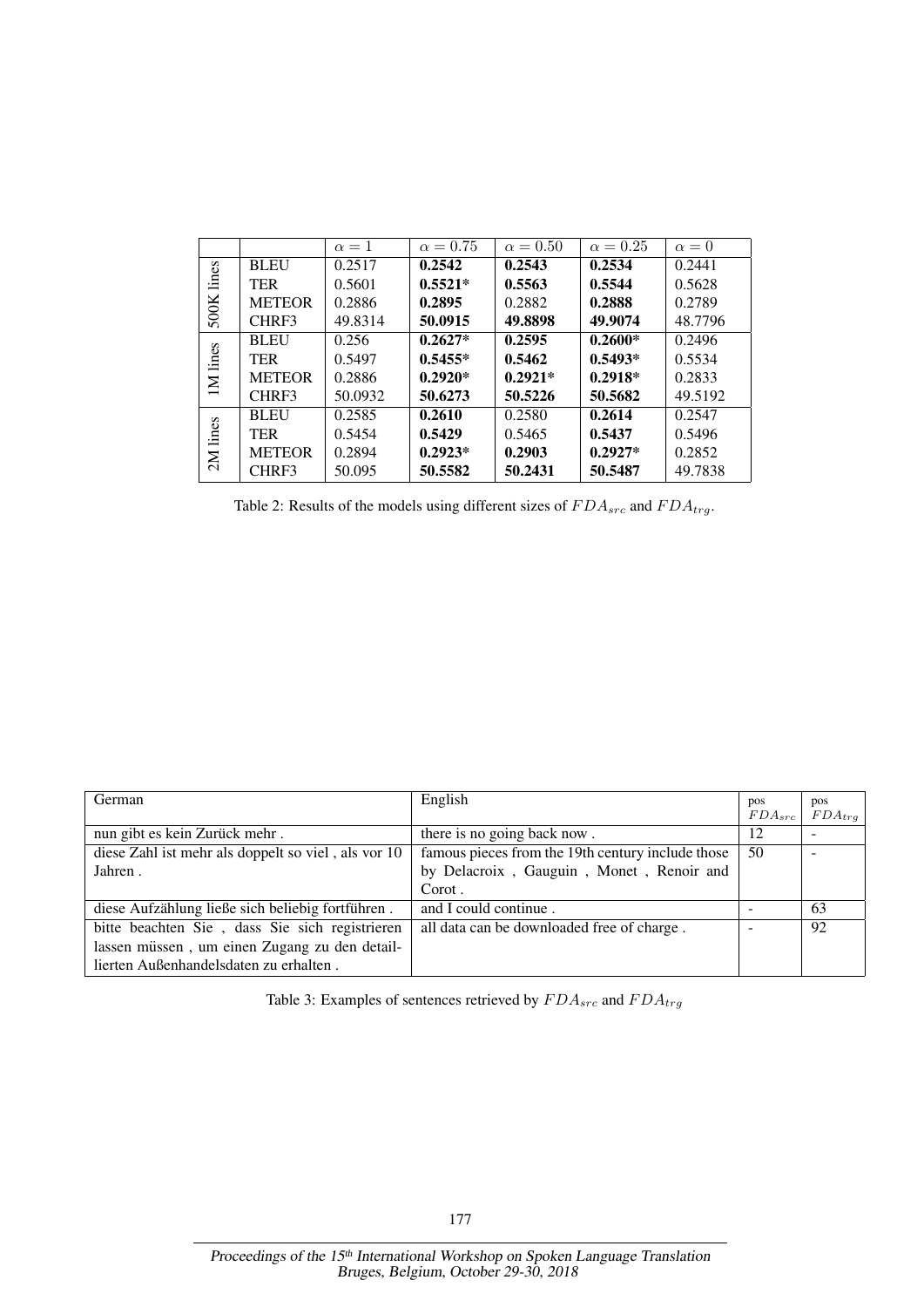"kein Zurück mehr" in the input. According to this sentence, this *n*-gram should be translated as "no going back". The translation found for "kein Zurück mehr" in  $test_{tra}$  is "point" where there is no return" (which, in addition, is closer to the reference "point of no return") and hence  $FDA_{trg}$  will use *n*-grams such as "point" or "no return" to retrieve sentences.

In the second row, we find an example of a sentence retrieved by  $FDA_{src}$  whose translation is not accurate (this is easily noticeable as the names "Delacroix, Gauguin, Monet, Renoir and Corot" are not present in the English-side sentence). Including this sentence in the training data causes the quality to decrease and the models to perform worse. This problem is not exclusive of  $FDA_{src}$ , as in rows 3 and 4 we see the same problem happening in the output of  $FDA_{tra}$ .

Combining the outputs of  $FDA_{src}$  and  $FDA_{tra}$  causes the training data to be reinforced with sentences with relevant translations. Note that mixing the outputs of the two executions of FDA cause some sentence pairs to be replicated, as there is an overlap of the outputs.

In Table 4 we indicate the amount of unique lines contained in the training data of the models (those presented in Table 2). In the table we observe that the number of unique lines is high in all training sets. The proportion of unique lines ranges from 82% to 94%, which shows how  $FDA_{src}$ and  $FDA_{trq}$  retrieve different sentences mostly.

|    | $\alpha = 0.75$   | $\alpha = 0.50$ | $\alpha = 0.25$ |
|----|-------------------|-----------------|-----------------|
|    | 500K 471753 (94%) | 460993 (92%)    | 471174 (94%)    |
| 1М | 918506 (92%)      | 886685 (89%)    | 917087 (92%)    |
| 2M | 1749015(87%)      | 1648727(82%)    | 1745142(87%)    |

Table 4: Number of unique sentences in the training data.

When performing a column-wise comparison in Table 4, we see how the number of unique lines is larger when the output of one of the FDA models dominates the training data  $(\alpha = 0.25 \text{ or } \alpha = 0.75 \text{ columns})$  compared to those sets that contain the same amount of sentences extracted from  $FDA_{src}$  and  $FDA_{trq}$  (column  $\alpha = 0.50$ ).

We also see that the larger the amount of selected data, the more overlap exists between the two outputs (the proportional amount of unique lines is smaller). For example, in column  $\alpha = 0.50$ , when 500K lines are selected, there are 92% non-repeated lines, and this decreases to 82% when selecting 2M lines. The same can be observed in the other columns. This indicates how the selected data using  $FDA_{src}$ and  $FDA_{trg}$  tend to be more similar the more sentences are retrieved.

# 6. Conclusion and Future Work

In this work, we explored a different pipeline in which FDA can be used. We discovered that using  $test_{trg}$  (which is machine-generated) as the seed of FDA can improve the performance.

In our experiments, we built models using training sets containing replicated instances of sentence pairs (as the output of the two runs of FDA, on the source-side and targetside, may overlap). This opens the door to exploring data selection algorithms allowing the repetition of selected instances.

In the future, we want to consider other procedures for combining the outputs of FDA, as we believe that other merging strategies may achieve better results. For example, considering both *n*-grams on the source and target side in combination (rather than two separate executions of FDA) may achieve better performance.

In addition, we want to explore the performance when using a different *initial model*. Changing the initial model to produce the  $test_{trq}$  causes  $FDA_{trq}$  to have a different performance. We believe that using another dataset to build the initial NMT model (or even using different paradigms such as SMT or rule-based MT) or choosing an initial model that is also closer to  $test_{src}$  (e.g. using FDA to build the initial model) should boost the performance. Moreover, the use of several initial models allow us to perform concatenations of several outputs of FDA using different seeds.

Finally, we want to explore how data selection algorithms may improve when allowing the algorithm to select the same sentence pairs several times.

## 7. Acknowledgements

This research has been supported by the ADAPT Centre for Digital Content Technology which is funded under the SFI Research Centres Programme (Grant 13/RC/2106) and is cofunded under the European Regional Development Fund.



This work has also received funding from the European Union's Horizon 2020 research and innovation programme under the Marie Skłodowska-Curie grant agreement No 713567.

## 8. References

- [1] M. van der Wees, A. Bisazza, and C. Monz, "Dynamic data selection for neural machine translation," in *Proceedings of the 2017 Conference on Empirical Methods in Natural Language Processing*, Copenhagen, Denmark, 2017, pp. 1400–1410.
- [2] A. Poncelas, G. M. de Buy Wenniger, and A. Way, "Feature decay algorithms for neural machine translation," in *Proceedings of the 21st Annual Conference of the European Association for Machine Translation*, Alacant, Spain, 2018, pp. 239–248.
- [3] V. N. Vapnik, *Statistical Learning Theory*. Wiley-Interscience, 1998.
- [4] E. Biçici and D. Yuret, "Instance selection for machine translation using feature decay algorithms," in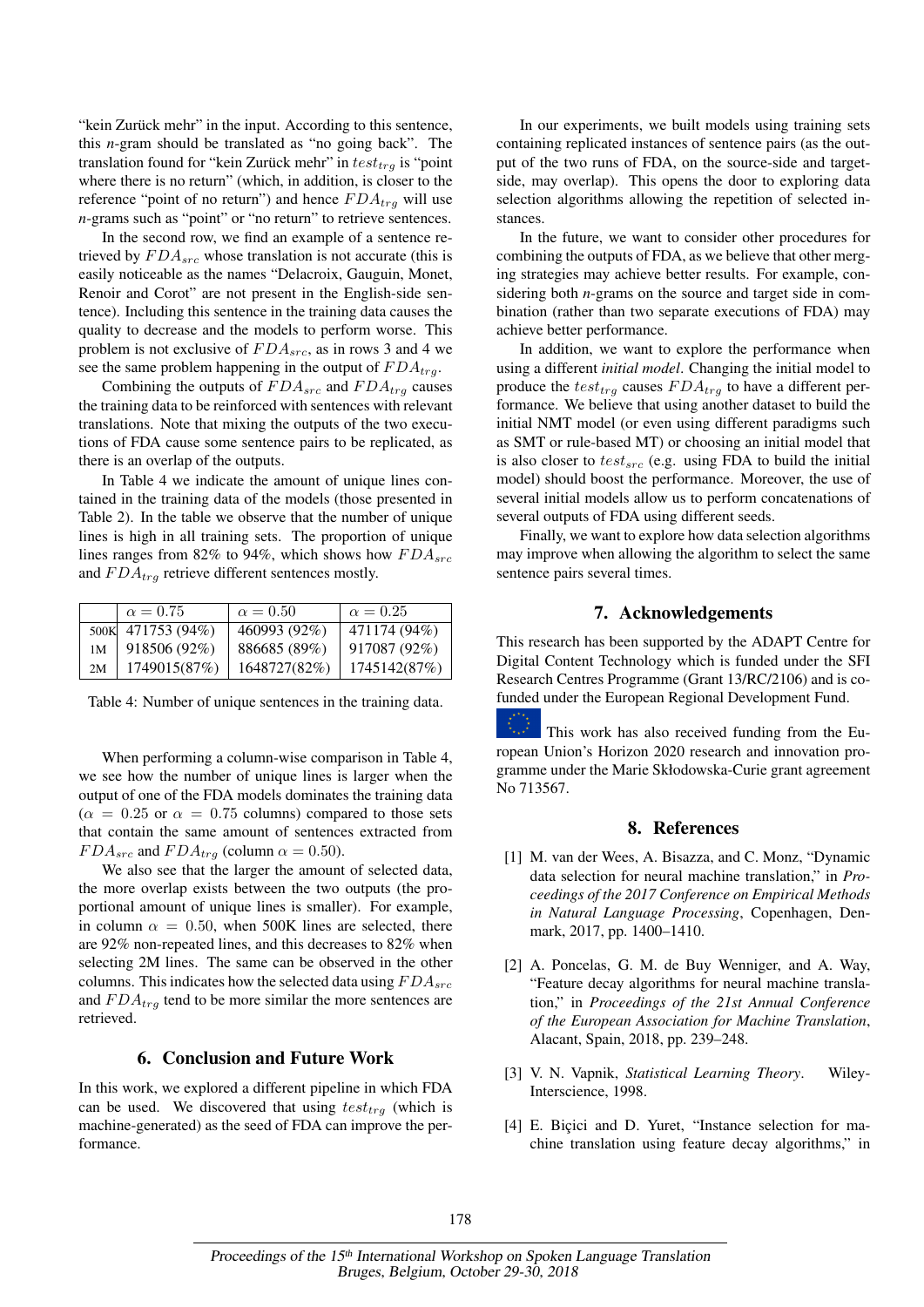*Proceedings of the Sixth Workshop on Statistical Machine Translation*, Edinburgh, Scotland, 2011, pp. 272– 283.

- [5] E. Biçici, Q. Liu, and A. Way, "ParFDA for fast deployment of accurate statistical machine translation systems, benchmarks, and statistics," in *Proceedings of the Tenth Workshop on Statistical Machine Translation*, Lisbon, Portugal, 2015, pp. 74–78.
- [6] E. Bicici and D. Yuret, "Optimizing instance selection for statistical machine translation with feature decay algorithms," *IEEE/ACM Transactions on Audio, Speech, and Language Processing*, vol. 23, no. 2, pp. 339–350, 2015.
- [7] R. Sennrich, B. Haddow, and A. Birch, "Improving neural machine translation models with monolingual data," in *Proceedings of the 54th Annual Meeting of the Association for Computational Linguistics (Volume 1: Long Papers)*, Berlin, Germany, 2016, pp. 86–96.
- [8] S. Eetemadi, W. Lewis, K. Toutanova, and H. Radha, "Survey of data-selection methods in statistical machine translation," *Machine Translation*, vol. 29, no. 3- 4, pp. 189–223, 2015.
- [9] R. C. Moore and W. Lewis, "Intelligent selection of language model training data," in *Proceedings of the ACL 2010 conference short papers*, Uppsala, Sweden, 2010, pp. 220–224.
- [10] A. Axelrod, X. He, and J. Gao, "Domain adaptation via pseudo in-domain data selection," in *Proceedings of the 2011 Conference on Empirical Methods in Natural Language Processing*, Edinburgh, Scotland, UK., 2011, pp. 355–362.
- [11] X. Li, J. Zhang, and C. Zong, "One Sentence One Model for Neural Machine Translation," in *Proceedings of the Eleventh International Conference on Language Resources and Evaluation (LREC 2018)*, Miyazaki, Japan, 2018, pp. 910–917.
- [12] V. Levenshtein, "Binary codes capable of correcting deletions, insertions and reversals," in *Soviet Physics Doklady*, vol. 10, no. 8, 1966, pp. 707–710.
- [13] T. Mikolov, I. Sutskever, K. Chen, G. S. Corrado, and J. Dean, "Distributed representations of words and phrases and their compositionality," in *Advances in neural information processing systems*, 2013, pp. 3111–3119.
- [14] E. Bicici, "Feature decay algorithms for fast deployment of accurate statistical machine translation systems," in *Proceedings of the Eighth Workshop on Statistical Machine Translation*, Sofia, Bulgaria, August 2013, pp. 78–84.
- [15] A. Poncelas, A. Way, and A. Toral, "Extending feature decay algorithms using alignment entropy," in *International Workshop on Future and Emerging Trends in Language Technology*, Seville, Spain, 2016, pp. 170– 182.
- [16] A. Poncelas, G. M. de Buy Wenniger, and A. Way, "Applying n-gram alignment entropy to improve feature decay algorithms," *The Prague Bulletin of Mathematical Linguistics*, vol. 108, no. 1, pp. 245–256, 2017.
- [17] O. Bojar, R. Chatterjee, C. Federmann, B. Haddow, M. Huck, C. Hokamp, P. Koehn, V. Logacheva, C. Monz, M. Negri, M. Post, C. Scarton, L. Specia, and M. Turchi, "Findings of the 2015 Workshop on Statistical Machine Translation," in *Proceedings of the Tenth Workshop on Statistical Machine Translation*, Lisboa, Portugal, September 2015, pp. 1–46.
- [18] G. Klein, Y. Kim, Y. Deng, J. Senellart, and A. M. Rush, "Opennmt: Open-source toolkit for neural machine translation," in *Proceedings of the 55th Annual Meeting of the Association for Computational Linguistics-System Demonstrations*, Vancouver, Canada, 2017, pp. 67–72.
- [19] K. Papineni, S. Roukos, T. Ward, and W.-J. Zhu, "Bleu: a method for automatic evaluation of machine translation," in *Proceedings of 40th Annual Meeting of the Association for Computational Linguistics*, Philadelphia, Pennsylvania, USA, July 2002, pp. 311–318.
- [20] M. Snover, B. Dorr, R. Schwartz, L. Micciulla, and J. Makhoul, "A study of translation edit rate with targeted human annotation," in *Proceedings of the 7th Conference of the Association for Machine Translation in the Americas*, Cambridge, Massachusetts, USA, 2006, pp. 223–231.
- [21] S. Banerjee and A. Lavie, "Meteor: An automatic metric for MT evaluation with improved correlation with human judgments," in *Proceedings of the ACL workshop on intrinsic and extrinsic evaluation measures for machine translation and/or summarization*, Ann Arbor, Michigan, 2005, pp. 65–72.
- [22] M. Popovic, "chrF: character n-gram F-score for automatic MT evaluation," in *Proceedings of the Tenth Workshop on Statistical Machine Translation*, Lisbon, Portugal, 2015, pp. 392–395.
- [23] J. H. Clark, C. Dyer, A. Lavie, and N. A. Smith, "Better hypothesis testing for statistical machine translation: Controlling for optimizer instability," in *Proceedings of the 49th Annual Meeting of the Association for Computational Linguistics: Human Language Technologies (Volume 2: Short Papers)*, Portland, Oregon, 2011, p. 176–181.